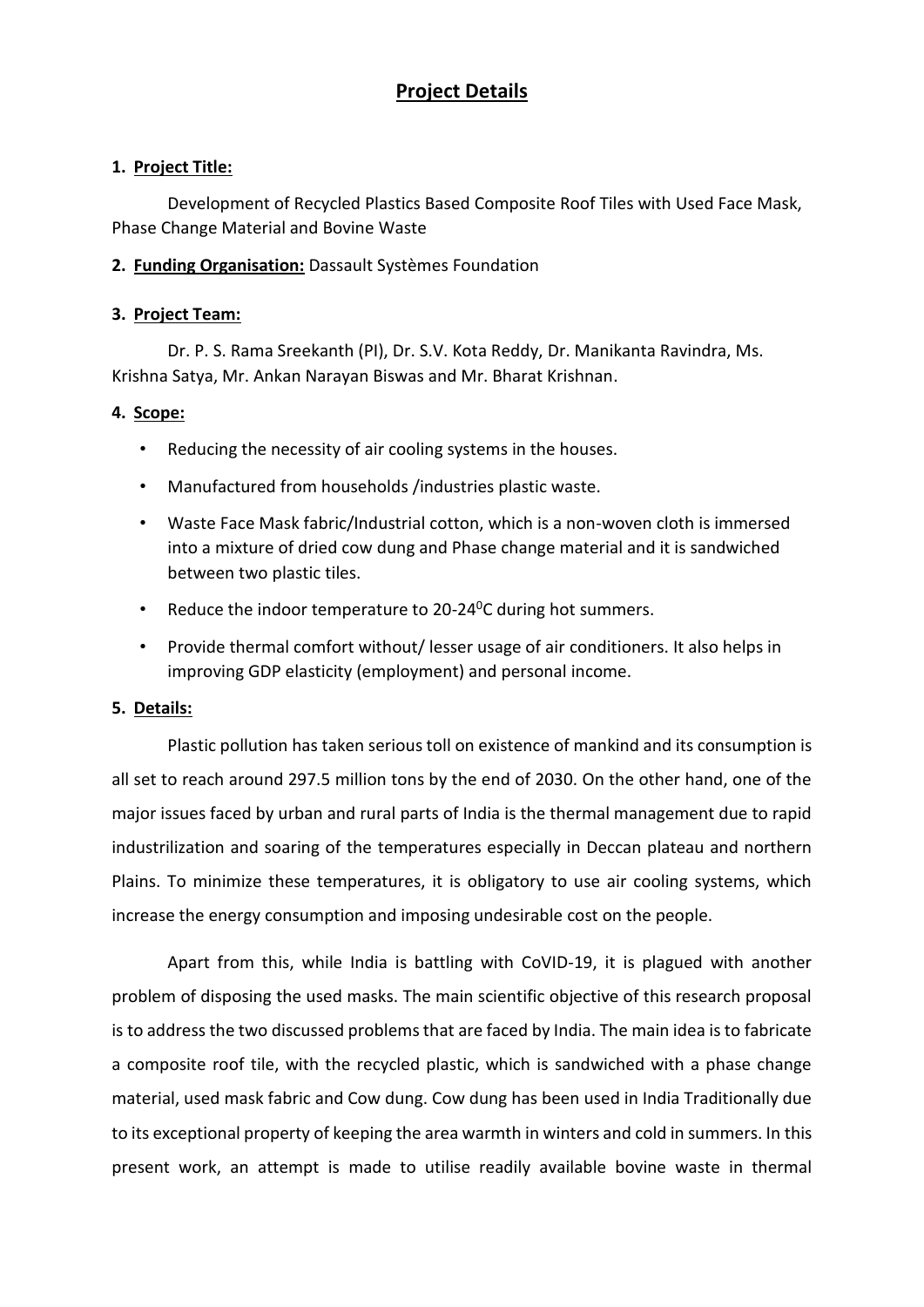insulation of the roof tile. The process involved in processing the roof tile is shown in pictorial representation.



## **6. Relevant photographs/data:**